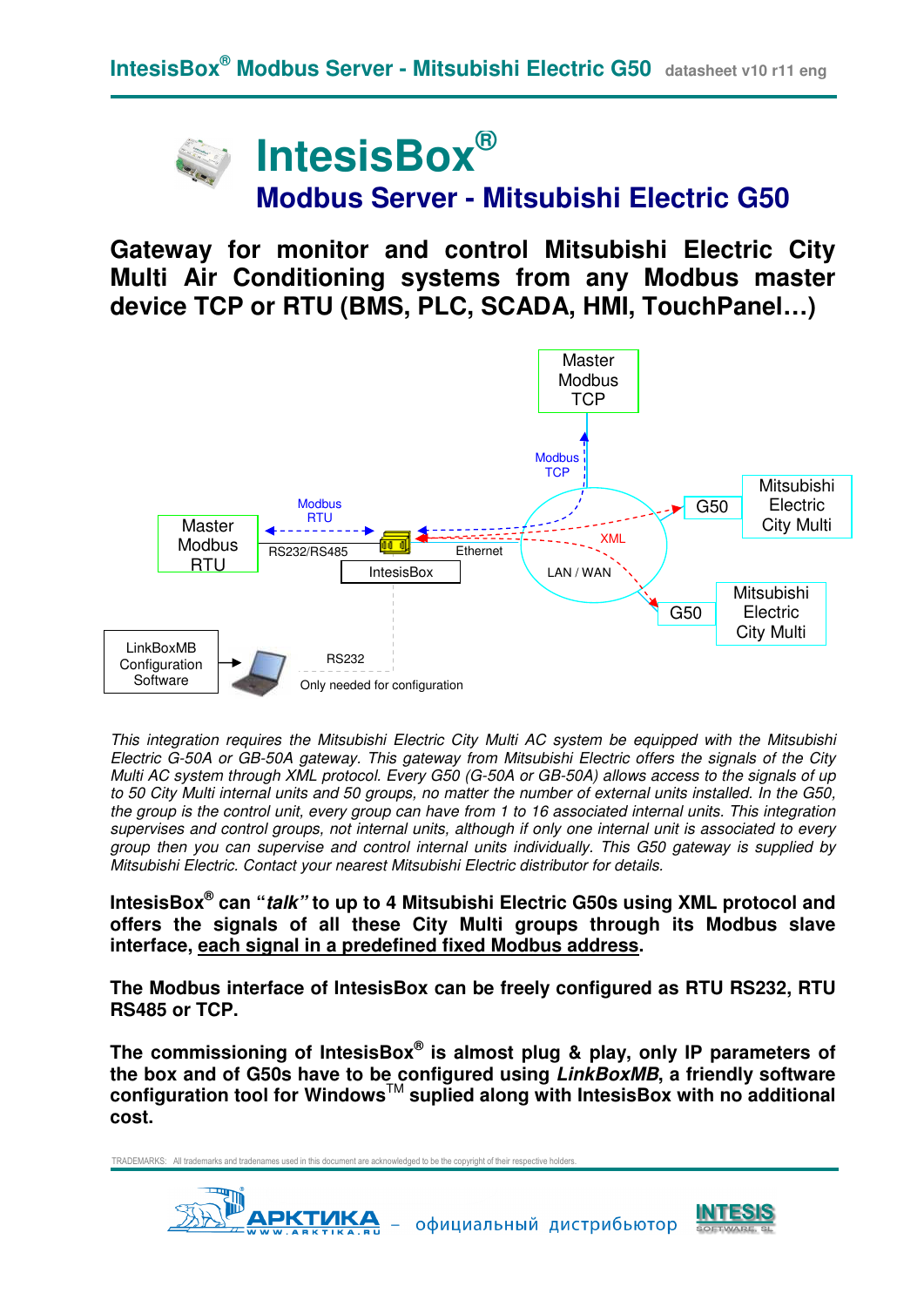## **IntesisBox capacity**

| Element                                               | Max.  | <b>Notes</b>                                                            |
|-------------------------------------------------------|-------|-------------------------------------------------------------------------|
| Number of G50s                                        | 4     | Number of independent G50 that can be defined into<br><b>IntesisBox</b> |
| Number of City Multi groups:<br>(Number of G50s X 50) | 200   | Maximum number of groups                                                |
| Number of variables per group                         | 18    | Modbus addresses                                                        |
| Number of variables per G50                           | 901   | Modbus addresses                                                        |
| Maximum number of variables                           | 3.604 | Modbus addresses                                                        |

There are 4 different models of *IntesisBox® Modbus server - Mitsubishi Electric G50* with different capacity every one of them. The table above shows the capacity for the top model (with maximum capacity).

The 4 different models allow integrating respectively: 1, 2, 3 or 4 G50s.

And their order codes are:

- **ME-AC-MBS-50**. Model supporting up to 50 City Multi groups.
- **ME-AC-MBS-100**. Model supporting up to 100 City Multi groups.
- **ME-AC-MBS-150**. Model supporting up to 150 City Multi groups.
- **ME-AC-MBS-200**. Model supporting up to 200 City Multi groups.



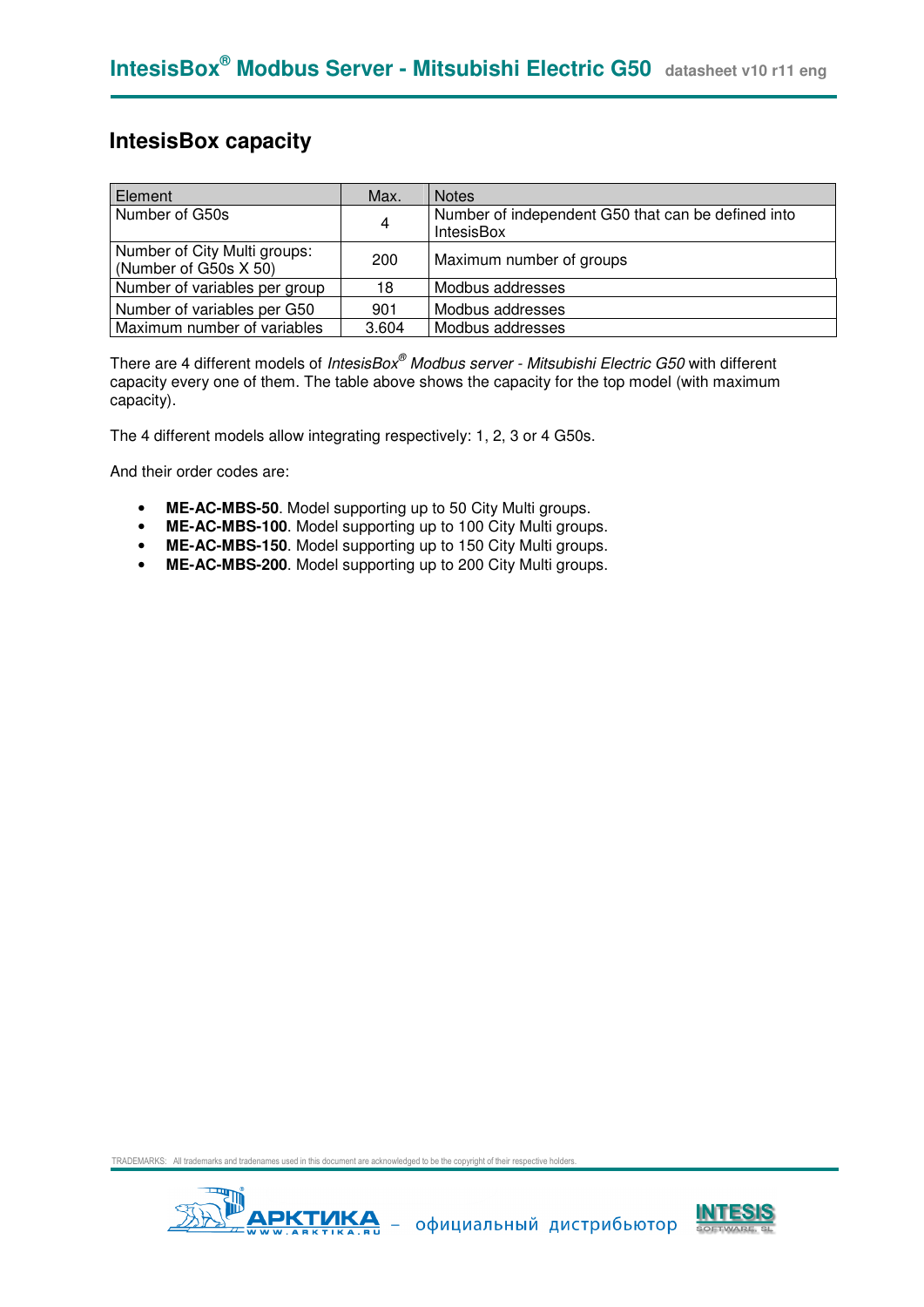## **Sample applications**

**Integration of Mitsubishi Electric City Multi Air Conditioning systems into Modbus control systems.**





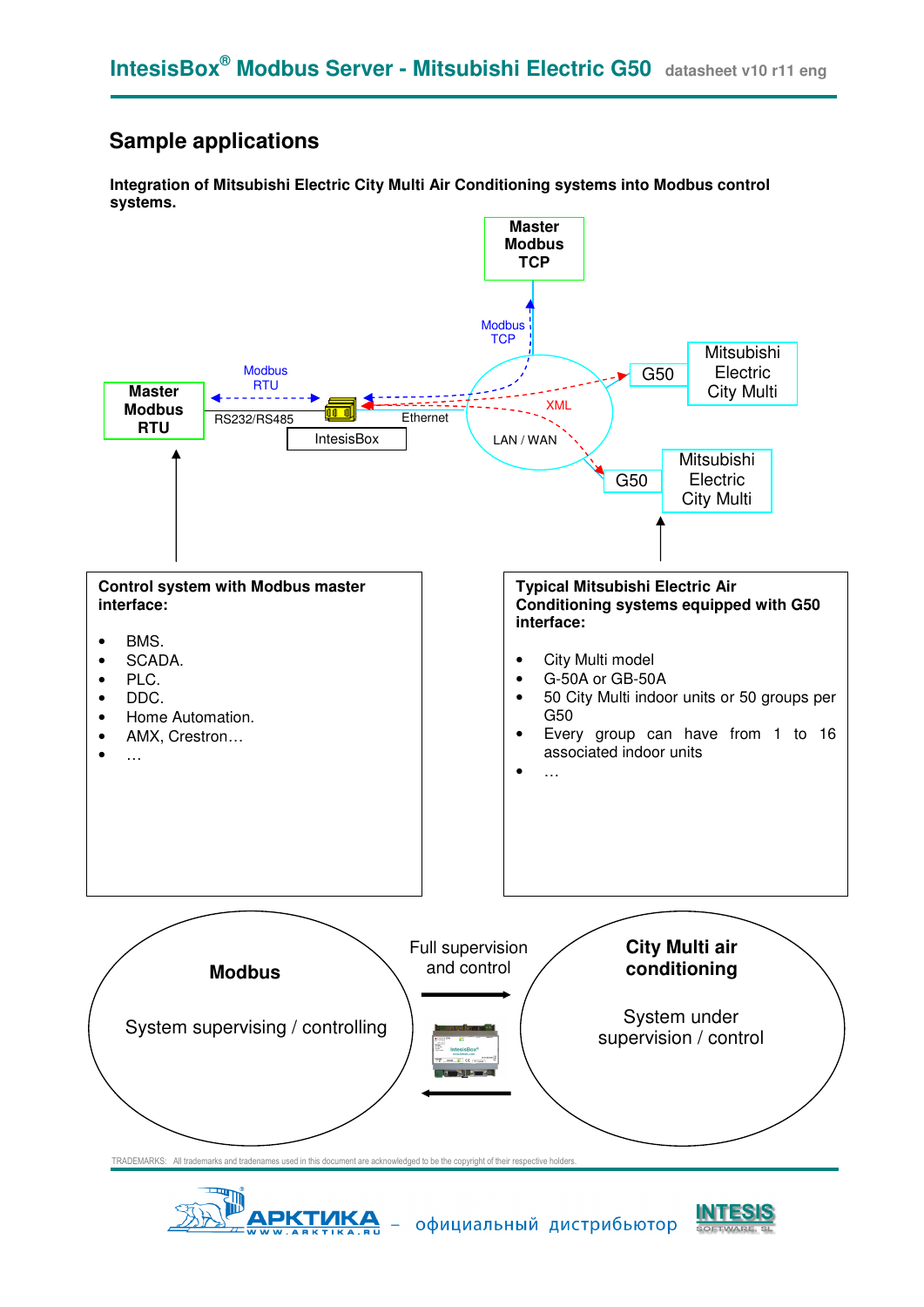# **Typical applications**

#### **Integration of Mitsubishi Electric Air Conditioning into Modbus systems.**

For this application, Mitsubishi Air Conditioning system must be equipped with G-50A or GB-50A Gateway. For more information about these devices contact Mitsubishi Electric.





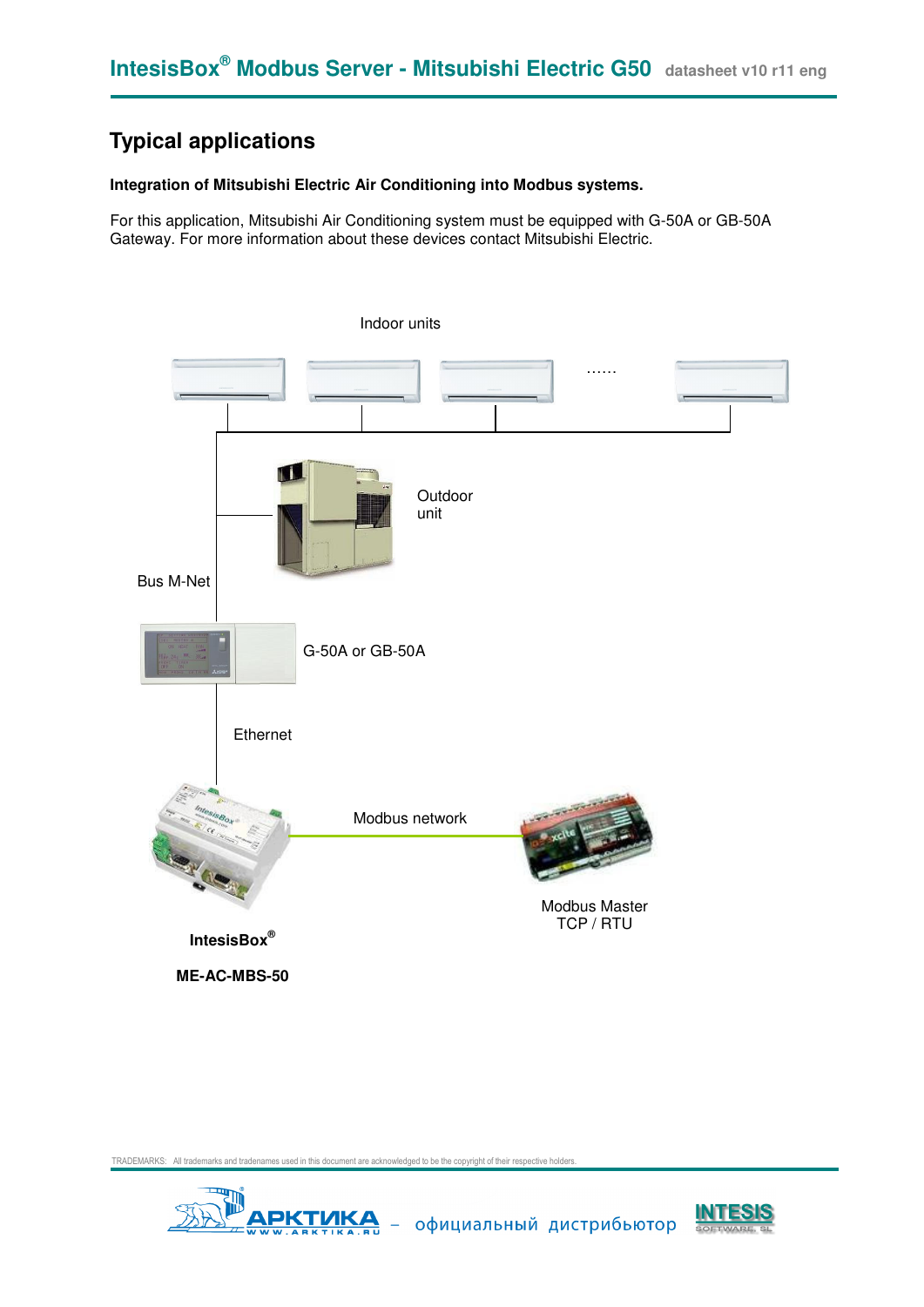# **Modbus interface**

| General                                |                                                                                                                                                                                                                                                                                                                                                                            |
|----------------------------------------|----------------------------------------------------------------------------------------------------------------------------------------------------------------------------------------------------------------------------------------------------------------------------------------------------------------------------------------------------------------------------|
| Max. Number of<br>Mitsubishi Elec.G50s | Up to 4 G50s can be supported. There are four different models for this gateway,<br>supporting: 1, 2, 3 or 4 G50s respectively.                                                                                                                                                                                                                                            |
| Virtual signals                        | One communication error virtual signal per every G50 device defined.<br>$\bullet$<br>One communication error virtual signal per every group into the G50 device.<br>$\bullet$<br>One virtual signal per every group into the G50 device to enable/disable this<br>$\bullet$<br>group in the polling process.<br>All these virtual signals can be read/written from Modbus. |
| <b>Modbus interface</b>                |                                                                                                                                                                                                                                                                                                                                                                            |
| Device type                            | Slave.                                                                                                                                                                                                                                                                                                                                                                     |
| Modbus modes<br>supported              | TCP, RTU RS232 or RS485.                                                                                                                                                                                                                                                                                                                                                   |
| <b>Modbus TCP</b>                      | IP address.<br>$\bullet$                                                                                                                                                                                                                                                                                                                                                   |
| configuration                          | Subnet mask.<br>$\bullet$                                                                                                                                                                                                                                                                                                                                                  |
| parameters                             | Default gateway address.<br>$\bullet$                                                                                                                                                                                                                                                                                                                                      |
|                                        | TCP port.<br>$\bullet$                                                                                                                                                                                                                                                                                                                                                     |
| <b>Modbus RTU</b>                      | RS232/RS485.<br>$\bullet$                                                                                                                                                                                                                                                                                                                                                  |
| configuration                          | Baud rate.<br>$\bullet$                                                                                                                                                                                                                                                                                                                                                    |
| parameters                             | Slave number.<br>$\bullet$                                                                                                                                                                                                                                                                                                                                                 |
| <b>Points</b>                          |                                                                                                                                                                                                                                                                                                                                                                            |
| Configuration                          | No point configuration needs to be done, all the Mitsubishi Electric G50<br>signals are automatically associated to predefined fixed Modbus Addresses.                                                                                                                                                                                                                     |
| Modbus function                        | Read functions:                                                                                                                                                                                                                                                                                                                                                            |
| codes supported                        | 3- Read holding registers.                                                                                                                                                                                                                                                                                                                                                 |
|                                        | 4- Read input registers.                                                                                                                                                                                                                                                                                                                                                   |
|                                        | Write functions:                                                                                                                                                                                                                                                                                                                                                           |
|                                        | 6- Write single register.<br>$\bullet$                                                                                                                                                                                                                                                                                                                                     |
|                                        | 16- Write multiple registers.                                                                                                                                                                                                                                                                                                                                              |
|                                        | If poll records are used to read/write multiple records, the range of addresses requested must contain<br>valid addresses, if not the corresponding Modbus error code will be responded.                                                                                                                                                                                   |
| Modbus data coding                     | All the point's values are coded in 2 bytes registers (even if their possible values<br>are 0 and 1) and expressed in MSBLSB.                                                                                                                                                                                                                                              |



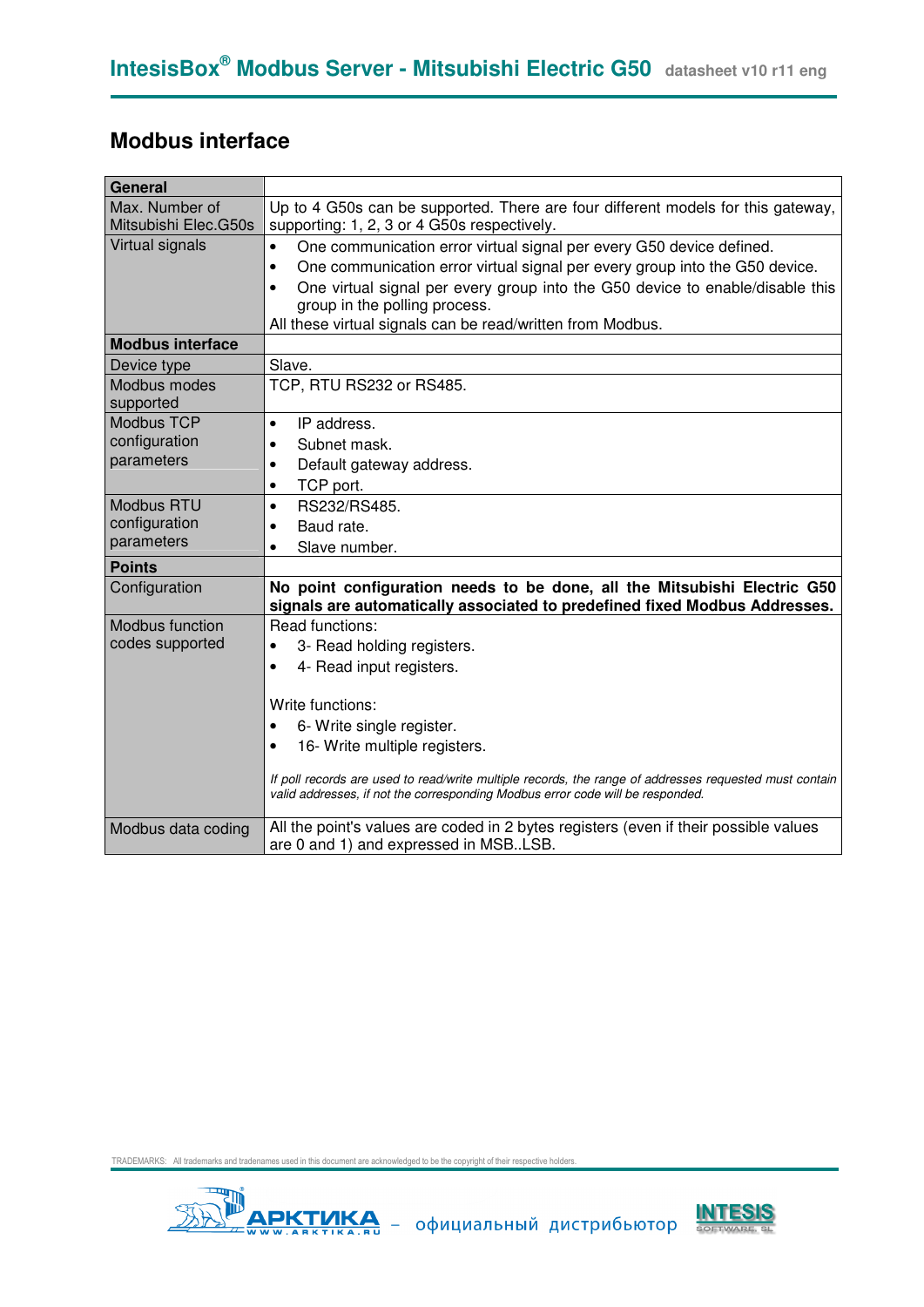| <b>Modbus</b><br><b>Address</b> | G50 | Group |   | <b>Property</b>     |  | <b>Modbus</b><br><b>Address</b> | G50 | Group | Property |                   |
|---------------------------------|-----|-------|---|---------------------|--|---------------------------------|-----|-------|----------|-------------------|
|                                 |     |       |   | 0 Error Com. G50    |  | 2                               | 2   |       |          | 0 Error Com. G!   |
| 101                             |     |       | 1 | <b>Drive</b>        |  | 5101                            | 2   |       |          | 1 Drive           |
| 102                             |     |       |   | 2 Mode              |  | 5102                            | 2   |       |          | 2 Mode            |
| 103                             |     |       |   | 3 SetTemp           |  | 5103                            | 2   |       |          | 3 SetTemp         |
| 104                             |     |       |   | 4 AirDirection      |  | 5104                            | 2   |       |          | 4 AirDirection    |
| 105                             |     |       |   | 5 FanSpeed          |  | 5105                            | 2   |       |          | 5 FanSpeed        |
| 106                             |     |       |   | 6 RemoCon           |  | 5106                            | 2   |       |          | 6 RemoCon         |
| 107                             |     |       |   | 7 Driveltem         |  | 5107                            | 2   |       |          | 7Driveltem        |
| 108                             |     |       |   | 8 Modeltem          |  | 5108                            | 2   |       |          | 8 Modeltem        |
| 109                             |     |       |   | 9 SetTempItem       |  | 5109                            | 2   |       |          | 9 SetTempItem     |
| 110                             |     |       |   | 10 FilterItem       |  | 5110                            | 2   |       |          | 10 FilterItem     |
| 111                             |     |       |   | 11 Ventilation      |  | 5111                            | 2   |       |          | 11 Ventilation    |
| 112                             |     | 1     |   | 12 FilterSign       |  | 5112                            | 2   |       |          | 12 FilterSign     |
| 113                             |     |       |   | 13 ErrorSign        |  | 5113                            | 2   |       |          | 13 ErrorSign      |
| 114                             |     | 1     |   | 14 InletTemp        |  | 5114                            | 2   |       |          | 14 InletTemp      |
| 115                             |     | 1     |   | 15 FilterSignReset  |  | 5115                            | 2   |       |          | 15 FilterSignRese |
| 116                             |     |       |   | 16 ErrorSignReset   |  | 5116                            | 2   |       |          | 16 ErrorSignRese  |
| 117                             |     |       |   | 17 Error Com. Group |  | 5117                            | 2   |       |          | 17 Error Com. Gr  |
| 118                             |     |       |   | 18 Polling Active   |  | 5118                            | 2   |       |          | 18 Polling Active |

| <b>Extract of the predefined Modbus address table</b> |  |  |  |  |
|-------------------------------------------------------|--|--|--|--|
|-------------------------------------------------------|--|--|--|--|

| ŝ.<br>s | G50 | Group | Property            | <b>Modbus</b><br><b>Address</b> | <b>G50</b>     | Group | <b>Property</b> |                     |
|---------|-----|-------|---------------------|---------------------------------|----------------|-------|-----------------|---------------------|
|         |     |       | 0 Error Com. G50    | $\overline{2}$                  | 2              |       |                 | 0 Error Com. G50    |
| 101     |     |       | 1 Drive             | 5101                            | 2              |       |                 | 1 Drive             |
| 102     |     |       | 2 Mode              | 5102                            | 2              |       |                 | 2 Mode              |
| 103     |     |       | 3 SetTemp           | 5103                            | 2              |       |                 | 3 SetTemp           |
| 104     |     |       | 4 AirDirection      | 5104                            | 2              |       |                 | 4 AirDirection      |
| 105     |     |       | 5 FanSpeed          | 5105                            | 2              |       |                 | 5 FanSpeed          |
| 106     |     |       | 6 RemoCon           | 5106                            | 2              |       |                 | 6 RemoCon           |
| 107     |     |       | <b>7</b> Driveltem  | 5107                            | $\overline{c}$ |       |                 | 7Driveltem          |
| 108     |     |       | 8 Modeltem          | 5108                            | $\overline{c}$ |       |                 | 8 Modeltem          |
| 109     |     |       | 9 SetTempItem       | 5109                            | 2              |       |                 | 9 SetTempItem       |
| 110     |     |       | 10 FilterItem       | 5110                            | 2              |       |                 | 10 FilterItem       |
| 111     |     |       | 11 Ventilation      | 5111                            | 2              |       |                 | 11 Ventilation      |
| 112     |     |       | 12 FilterSign       | 5112                            | 2              |       |                 | 12 FilterSign       |
| 113     |     |       | 13 ErrorSign        | 5113                            | $\overline{c}$ |       |                 | 13 ErrorSign        |
| 114     |     |       | 14 InletTemp        | 5114                            | 2              |       |                 | 14 InletTemp        |
| 115     |     |       | 15 FilterSignReset  | 5115                            | 2              |       |                 | 15 FilterSignReset  |
| 116     |     |       | 16 ErrorSignReset   | 5116                            | 2              |       |                 | 16 ErrorSignReset   |
| 117     |     |       | 17 Error Com. Group | 5117                            | 2              |       |                 | 17 Error Com. Group |
| 118     |     |       | 18 Polling Active   | 5118                            | 2              |       |                 | 18 Polling Active   |
|         |     |       |                     |                                 |                |       |                 |                     |

| <b>Modbus</b><br><b>Address</b> | G50 | Group | Property            | <b>Modbus</b><br><b>Address</b> | G50 | Group | Property |                   |
|---------------------------------|-----|-------|---------------------|---------------------------------|-----|-------|----------|-------------------|
| 5001                            |     | 50    | <b>Drive</b>        | 10001                           | 2   | 50    |          | 1 Drive           |
| 5002                            |     | 50    | 2 Mode              | 10002                           | 2   | 50    |          | 2 Mode            |
| 5003                            |     | 50    | 3 SetTemp           | 10003                           | 2   | 50    |          | 3 SetTemp         |
| 5004                            |     | 50    | 4 AirDirection      | 10004                           | 2   | 50    |          | 4 AirDirection    |
| 5005                            |     | 50    | 5 FanSpeed          | 10005                           | 2   | 50    |          | 5 FanSpeed        |
| 5006                            |     | 50    | 6 RemoCon           | 10006                           | 2   | 50    |          | 6 RemoCon         |
| 5007                            |     | 50    | 7 Driveltem         | 10007                           | 2   | 50    |          | 7 Driveltem       |
| 5008                            |     | 50    | 8 Modeltem          | 10008                           | 2   | 50    |          | 8 Modeltem        |
| 5009                            |     | 50    | 9 SetTempItem       | 10009                           | 2   | 50    |          | 9 SetTempItem     |
| 5010                            |     | 50    | 10 FilterItem       | 10010                           | 2   | 50    |          | 10 FilterItem     |
| 5011                            |     | 50    | 11 Ventilation      | 10011                           | 2   | 50    |          | 11 Ventilation    |
| 5012                            |     | 50    | 12 FilterSign       | 10012                           | 2   | 50    |          | 12 FilterSign     |
| 5013                            |     | 50    | 13 ErrorSign        | 10013                           | 2   | 50    |          | 13 ErrorSign      |
| 5014                            |     | 50    | 14 InletTemp        | 10014                           | 2   | 50    |          | 14 InletTemp      |
| 5015                            |     | 50    | 15 FilterSignReset  | 10015                           | 2   | 50    |          | 15 FilterSignRese |
| 5016                            |     | 50    | 16 ErrorSignReset   | 10016                           | 2   | 50    |          | 16 ErrorSignRese  |
| 5017                            |     | 50    | 17 Error Com. Group | 10017                           | 2   | 50    |          | 17 Error Com. Gr  |
| 5018                            |     | 50    | 18 Polling Active   | 10018                           | 2   | 50    |          | 18 Polling Active |

. . .

. .

| JS.<br>SS        | G50 | Group | <b>Property</b>     | <b>Modbus</b><br><b>Address</b> | G50 | Group | Property |                     |
|------------------|-----|-------|---------------------|---------------------------------|-----|-------|----------|---------------------|
| $\frac{1}{5001}$ |     | 50    | 1 Drive             | 10001                           | 2   | 50    |          | 1 Drive             |
| 5002             |     | 50    | 2 Mode              | 10002                           | 2   | 50    |          | 2 Mode              |
| 5003             |     | 50    | 3 SetTemp           | 10003                           | 2   | 50    |          | 3 SetTemp           |
| 5004             |     | 50    | 4 AirDirection      | 10004                           | 2   | 50    |          | 4 AirDirection      |
| 5005             |     | 50    | 5 FanSpeed          | 10005                           | 2   | 50    |          | 5 FanSpeed          |
| 5006             |     | 50    | 6 RemoCon           | 10006                           | 2   | 50    |          | 6 RemoCon           |
| 5007             |     | 50    | 7 Driveltem         | 10007                           | 2   | 50    |          | 7 Driveltem         |
| 5008             |     | 50    | 8 Modeltem          | 10008                           | 2   | 50    |          | 8 Modeltem          |
| 5009             |     | 50    | 9 SetTempItem       | 10009                           | 2   | 50    |          | 9 SetTempItem       |
| 5010             |     | 50    | 10 FilterItem       | 10010                           | 2   | 50    |          | 10 FilterItem       |
| 5011             |     | 50    | 11 Ventilation      | 10011                           | 2   | 50    |          | 11 Ventilation      |
| 5012             |     | 50    | 12 FilterSign       | 10012                           | 2   | 50    |          | 12 FilterSign       |
| 5013             |     | 50    | 13 ErrorSign        | 10013                           | 2   | 50    |          | 13 ErrorSign        |
| 5014             |     | 50    | 14 InletTemp        | 10014                           | 2   | 50    |          | 14 InletTemp        |
| 5015             |     | 50    | 15 FilterSignReset  | 10015                           | 2   | 50    |          | 15 FilterSignReset  |
| 5016             |     | 50    | 16 ErrorSignReset   | 10016                           | 2   | 50    |          | 16 ErrorSignReset   |
| 5017             |     | 50    | 17 Error Com. Group | 10017                           | 2   | 50    |          | 17 Error Com. Group |
| 5018             |     | 50    | 18 Polling Active   | 10018                           | 2   | 50    |          | 18 Polling Active   |

. .

. .



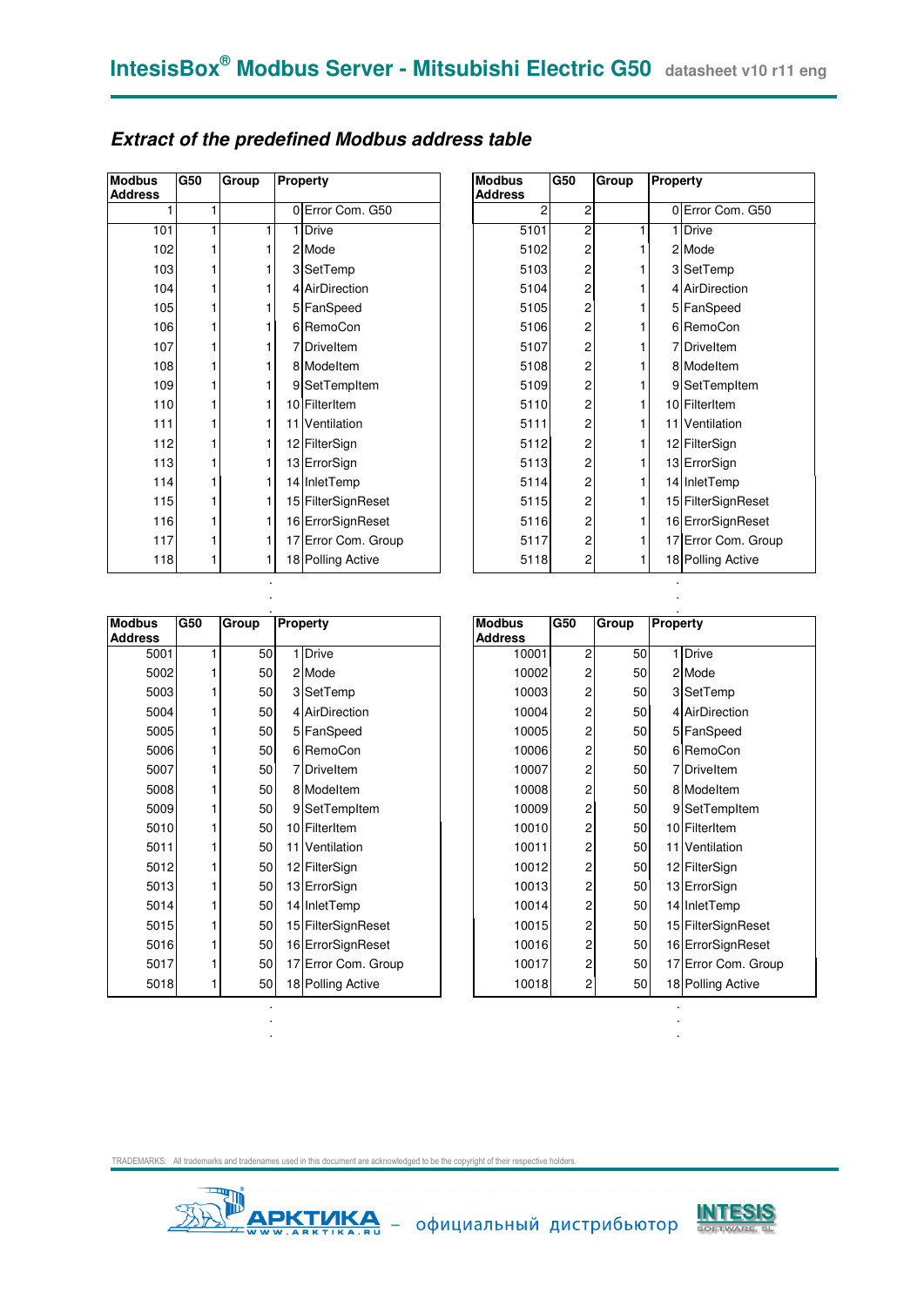# **Mitsubishi Electric G50 interface**

| <b>Mitsubishi Electric</b><br><b>G50 interface</b> |                                  |
|----------------------------------------------------|----------------------------------|
| Device type                                        | Client.                          |
| Configuration<br>Parameters                        | Polling interval (1600 seconds). |
|                                                    | Per every G50 defined:           |
|                                                    | Descriptive name.                |
|                                                    | IP address.                      |
|                                                    | TCP port.                        |



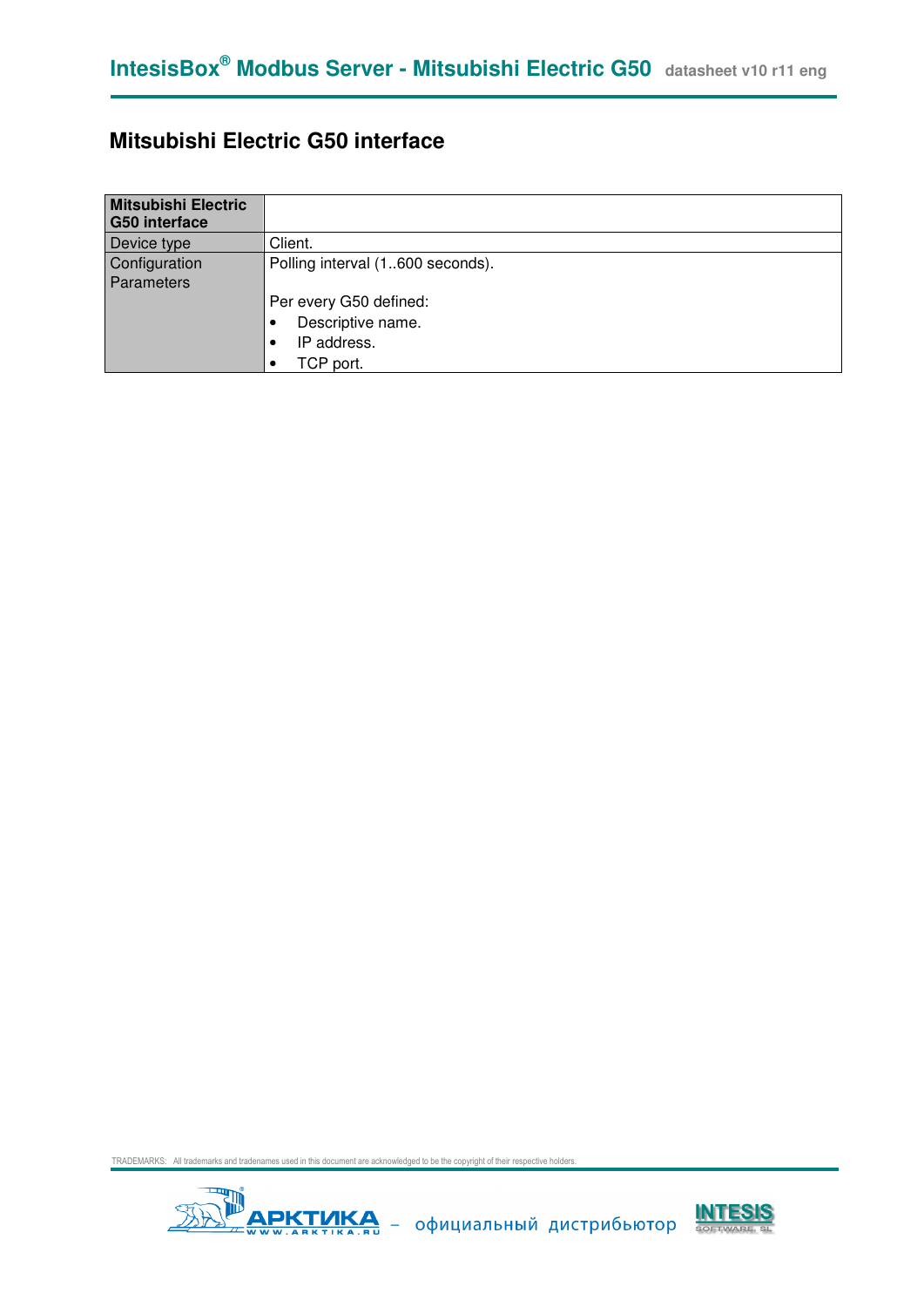### **Signals available per every Mitsubishi Electric City Multi AC indoor unit or group of indoor units**

| Property                   | Description / Status                                                              |
|----------------------------|-----------------------------------------------------------------------------------|
| <b>Drive</b>               | <b>Start/Stop</b>                                                                 |
|                            | Read/Write: ON, OFF                                                               |
| Mode                       | <b>AC Mode</b>                                                                    |
|                            | Read/Write: COOL, DRY, FUN, HEAT, AUTO, HEAT RECOVERY,                            |
|                            | LC AUTO, BYPASS                                                                   |
|                            | Read: AUTO HEAT, AUTO COOL                                                        |
| SetTemp                    | Temperature Set Point (only integer numbers allowed)                              |
|                            | Read/Write: For COOL or DRY mode:1930 °C, for HEAT mode: 1728 °C, for             |
|                            | AUTO mode: 1928 °C)                                                               |
| <b>AirDirection</b>        | Air output direction                                                              |
|                            | Read/Write: HORIZONTAL, MID1, MID2, VERTICAL, SWING                               |
| FanSpeed                   | <b>AC fan speed or LOSSNAY</b>                                                    |
|                            | Read/Write: HIGH, MIDH, MIDL, LOW                                                 |
| RemoCon                    | Prohibition for General control from the local panel                              |
|                            | Read/Write: PROHIBIT, PERMIT                                                      |
| <b>Driveltem</b>           | Prohibition for ON/OFF control from the local panel                               |
|                            | Read/Write: CHK_ON, CHK_OFF                                                       |
| Modeltem                   | Prohibition for Mode control from the local panel                                 |
|                            | Read/Write: CHK_ON, CHK_OFF                                                       |
| SetTempItem                | Prohibition for Set Point control from the local panel                            |
|                            | Read/Write: CHK_ON, CHK_OFF                                                       |
| FilterItem                 | Prohibition for Filter Reset control from the local panel                         |
|                            | Read/Write: CHK_ON, CHK_OFF                                                       |
| Ventilation                | <b>Operational status for LOSSNAY or OA</b>                                       |
|                            | Read/Write: HIGH, LOW, OFF                                                        |
| FilterSign                 | <b>Status for Filter Dirty</b>                                                    |
|                            | Read: ON, OFF                                                                     |
|                            | Write: RESET                                                                      |
| ErrorSign                  | <b>Error status</b>                                                               |
|                            | Read: ON, OFF                                                                     |
|                            | Write: RESET                                                                      |
| InletTemp                  | <b>Ambient Temperature</b>                                                        |
|                            | Read: 0.0 to 99.9                                                                 |
| G50 Communication          | <b>Communication error with G50</b>                                               |
| Error                      | Virtual signal generated by IntesisBox to indicate the status of the              |
|                            | communication with the G50.                                                       |
| Group                      | <b>Group communication error</b>                                                  |
| <b>Communication Error</b> | Virtual signal generated by IntesisBox to indicate that the group is not          |
|                            | configured into the G50.                                                          |
| <b>Polling Active</b>      | <b>Polling active</b>                                                             |
|                            | Virtual signal to indicate or set if the Group is active or not active during the |
|                            | polling process.                                                                  |



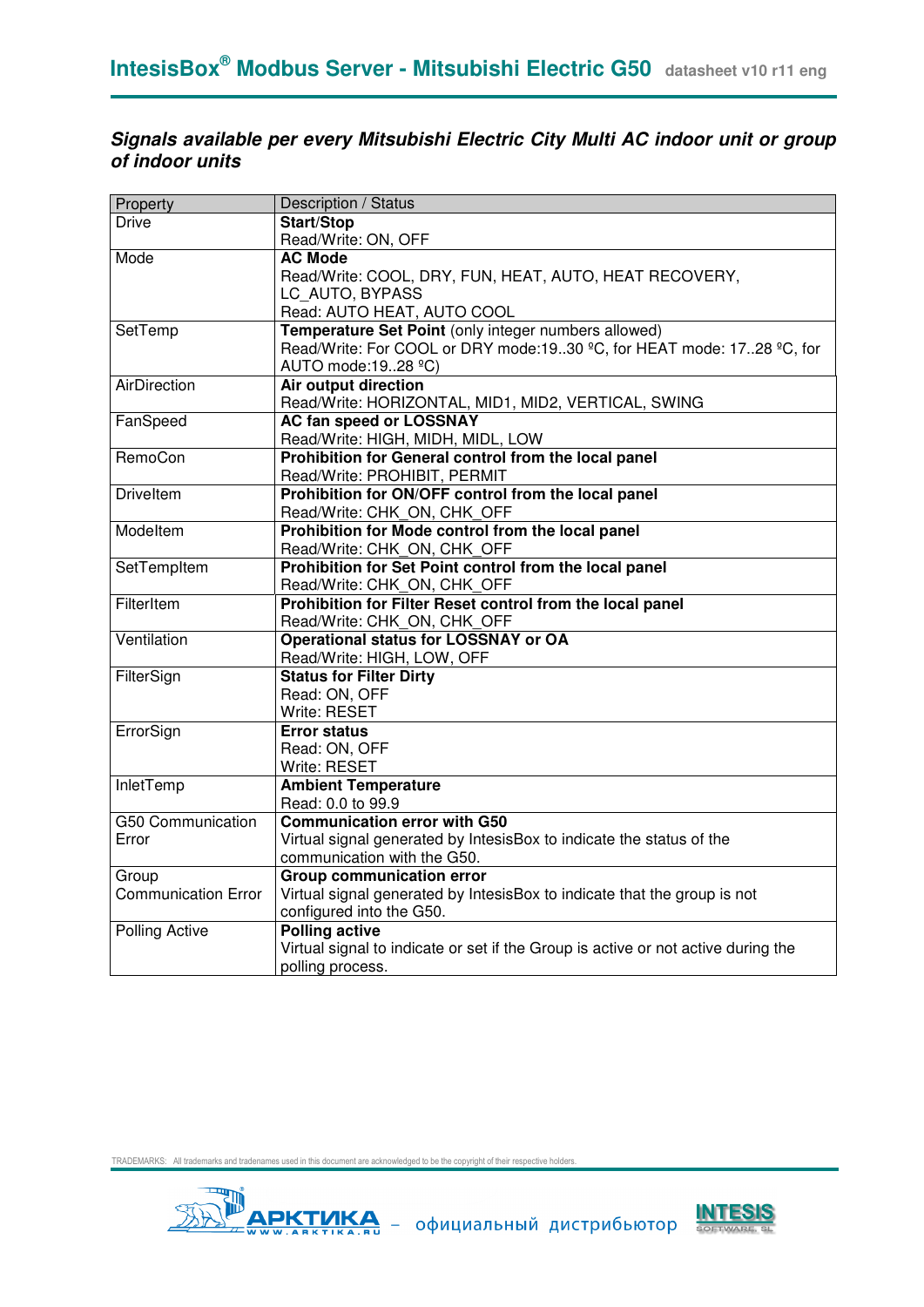# **Configuration tool**

| LinkBoxMB | Visual engineering tool, easy of use, for gateway's configuration and<br>$\bullet$<br>supervision compatible with Microsoft Windows operating systems, supplied<br>with the gateway free of charge.<br>Multi-window tool allowing to supervise simultaneously the communication<br>$\bullet$<br>activity with both protocols (systems), real time values for all the signals<br>allowing to modify any value (very useful for test purposes), console window<br>showing debug and working status messages, and configuration windows to<br>configure all the gateway's parameters and signals.<br>Signals configuration in plain text files (tab separated) for easy and quick<br>configuration using Microsoft Excel (very useful in projects with a lot of points).<br>Allows configuring the gateway's parameters and signals while in off-line (not<br>connected to the gateway).<br>Connection to the gateway for download the configuration and supervision by<br>using serial COM port of the PC (serial cable supplied with the gateway).<br>Allows configuring all the external protocols available for IntesisBox® Modbus<br>Server series.<br>Upgrades for this software tool available free of charge whenever a new<br>protocol is added to the IntesisBox® Modbus Server series. |
|-----------|------------------------------------------------------------------------------------------------------------------------------------------------------------------------------------------------------------------------------------------------------------------------------------------------------------------------------------------------------------------------------------------------------------------------------------------------------------------------------------------------------------------------------------------------------------------------------------------------------------------------------------------------------------------------------------------------------------------------------------------------------------------------------------------------------------------------------------------------------------------------------------------------------------------------------------------------------------------------------------------------------------------------------------------------------------------------------------------------------------------------------------------------------------------------------------------------------------------------------------------------------------------------------------------------|
|           | Multi-project tool allowing having in the engineer's PC the configuration for all<br>the sites with different IntesisBox <sup>®</sup> Modbus Server series gateways.<br>Multi-language tool, all the language-dependent strings are in a plain text file<br>$\bullet$<br>(tab separated) for easy modification or addition of new languages.<br>A list of system commands is available to send to the gateway for debugging<br>and adjust purposes (Reset, Date/time consultation/adjust, Firmware version<br>request).                                                                                                                                                                                                                                                                                                                                                                                                                                                                                                                                                                                                                                                                                                                                                                        |



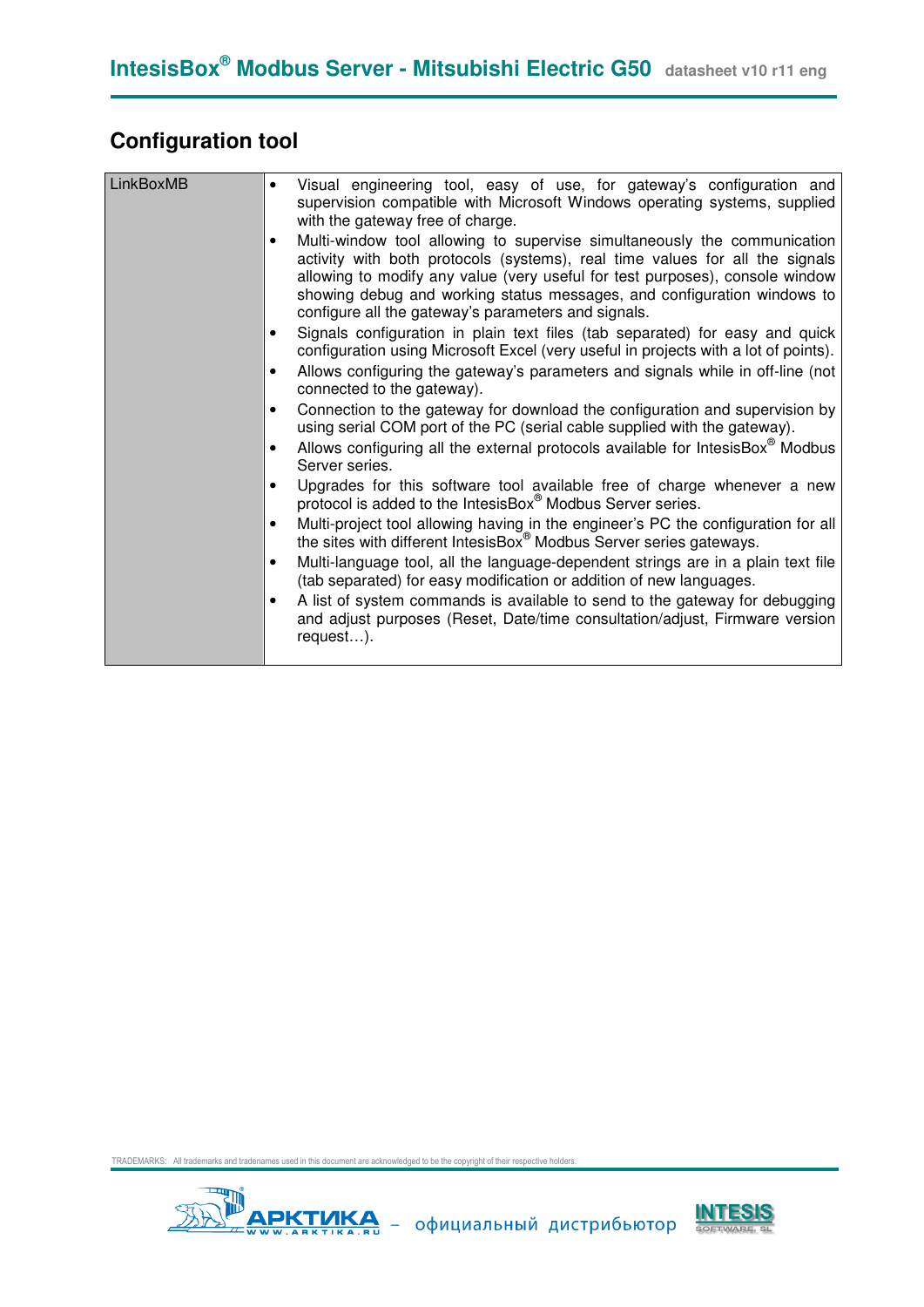## **Mechanical & Electrical characteristics**



| Envelope              | Plastic type PC (UL 94 V-0). Size: 107mm x 105mm x 58mm. |
|-----------------------|----------------------------------------------------------|
| Color                 | Grey. RAL 7035.                                          |
| Power                 | 9 to 30VDC +/-10% 1.4W.                                  |
|                       | 24VAC +/-10% 1.4VA.                                      |
|                       | Power connector is a 2 pole plug-in screw terminal bloc. |
| Mounting options      | Desktop                                                  |
|                       | Wall                                                     |
|                       | DIN rail EN60715 TH35.                                   |
| Modbus RTU ports      | 1 x Serial RS232 (DB9 male DTE).                         |
|                       | 1 x Serial RS485 (Plug-in screw terminal block 2 poles). |
| Modbus TCP &          | 1 x Ethernet 10BT RJ45 connector.                        |
| Mitsubishi Elec.G50   |                                                          |
| port                  |                                                          |
| <b>LED</b> indicators | 1 x Power.                                               |
|                       | 2 x Ethernet port activity (LNK, ACT).                   |
|                       | 2 x Modbus RTU port activity (Tx, Rx).                   |
| Console port          | RS232. DB9 female connector (DCE).                       |
| Configuration         | Via console port. <sup>1</sup>                           |
| Firmware              | Allows upgrades via console port.                        |
| Operational           | -40 °C to +70 °C                                         |
| temperature range     |                                                          |
| Operational humidity  | 5% to 95%, non condensing                                |
| range                 |                                                          |
| Protection            | IP20 (IEC60529).                                         |
| RoHS conformity       | Compliant with RoHS directive (2002/95/CE).              |
| Certifications        | СE                                                       |

1 Along with the device it is also supplied a standard DB9 male - DB9 female 1.8 m. cable for configuring and monitoring the device using a PC via serial COM port. The configuration software LinkBoxMB (free of charge), compatible with MS Windows<sup>®</sup> operating systems, is also supplied with the device.